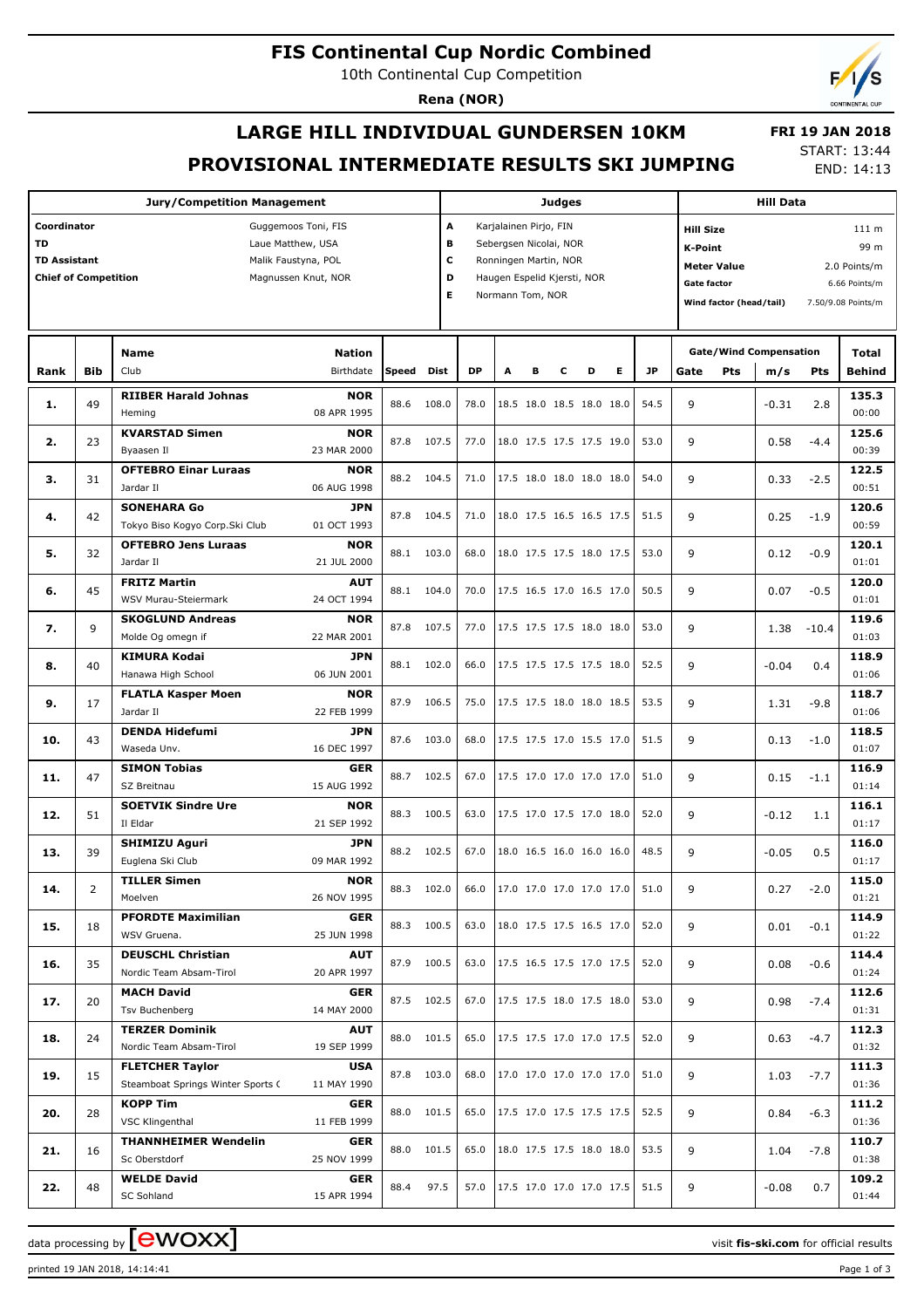## **FIS Continental Cup Nordic Combined**

10th Continental Cup Competition

**Rena (NOR)**



### **LARGE HILL INDIVIDUAL GUNDERSEN 10KM**

#### **FRI 19 JAN 2018**

#### **PROVISIONAL INTERMEDIATE RESULTS SKI JUMPING**

START: 13:44 END: 14:13

| <b>Gate/Wind Compensation</b><br><b>JP</b><br><b>Bib</b><br>Club<br>Birthdate<br>Speed<br>Dist<br><b>DP</b><br>в<br>c<br>D<br>Е<br>Rank<br>A<br>Gate<br><b>Pts</b><br>Pts<br><b>Behind</b><br>m/s<br><b>AUT</b><br>106.8<br><b>FLASCHBERGER Bernhard</b><br>88.1<br>98.5<br>49.5<br>23.<br>44<br>59.0<br>17.0 16.5 16.0 16.5 16.5<br>9<br>$-1.7$<br>0.23<br>01:54<br>06 JUL 1996<br>TSU St. Veit-Salzburg<br><b>AUT</b><br>105.8<br><b>JOEBSTL Thomas</b><br>88.0<br>17.5 16.5 16.5 16.0 17.5<br>50<br>96.0<br>50.5<br>9<br>24.<br>54.0<br>$-0.14$<br>1.3<br>01:58<br>SG Klagenfurt-Kaernten<br>22 SEP 1995<br>105.5<br>YAMAMOTO Ryota<br><b>JPN</b><br>87.3<br>17.5 16.5 16.5 17.0 16.5<br>25.<br>38<br>96.0<br>50.0<br>9<br>54.0<br>$-0.17$<br>1.5<br>01:59<br>Waseda Unv.<br>13 MAY 1997<br>105.4<br><b>GERSTGRASER Paul</b><br><b>AUT</b><br>88.0<br>37<br>96.0<br>17.5 17.0 17.0 16.5 17.5<br>51.5<br>9<br>26.<br>54.0<br>0.01<br>$-0.1$<br>02:00<br>SV Schwarzach-Salzburg<br>22 MAY 1995<br>105.3<br><b>RETTENEGGER Thomas</b><br><b>AUT</b><br>$\overline{7}$<br>18.0 17.5 17.0 17.5 17.5<br>27.<br>88.3<br>100.5<br>52.5<br>9<br>63.0<br>1.36<br>$-10.2$<br>05 FEB 2000<br>02:00<br>TSU St. Veit im Pongau-Salzburg<br>104.6<br><b>JOHANSEN Truls Soenstehagen</b><br><b>NOR</b><br>97.0<br>17.0 16.5 16.5 16.5 17.0<br>28.<br>46<br>88.1<br>50.0<br>9<br>56.0<br>0.19<br>$-1.4$<br>26 JUN 1991<br>02:03<br>Elverum Hopp<br>103.9<br><b>SKAARSET Lars Ivar</b><br><b>NOR</b><br>87.8<br>97.0<br>17.0 16.5 16.5 16.5 16.5<br>29.<br>3<br>49.5<br>9<br>56.0<br>0.21<br>$-1.6$<br>02:06<br>Soere Aal il<br>05 JAN 1998<br>102.1<br><b>VILHELMSEN Emil</b><br><b>NOR</b><br>16.5 16.5 16.0 15.5 16.0<br>88.4<br>98.0<br>48.5<br>9<br>0.59<br>30.<br>4<br>58.0<br>$-4.4$<br>02:13<br>Mosjoen Il<br>18 JUL 1994<br><b>SALMELA Olli</b><br>102.0<br><b>FIN</b><br>87.8<br>98.5<br>17.0 17.0 17.0 17.5 17.0<br>59.0<br>9<br>31.<br>11<br>51.0<br>1.07<br>$-8.0$<br>02:13<br>Ounasvaaran Hiihtoseura<br>27 MAY 1994<br><b>ABRAMOV Konstantin</b><br>100.5<br><b>RUS</b><br>87.8<br>16.5 16.5 16.0 16.5 16.5<br>32.<br>30<br>96.0<br>49.5<br>9<br>54.0<br>0.40<br>$-3.0$<br>Moskovskaya Obl. GBU TSOVS<br>02:19<br>29 JUN 1997<br>99.5<br><b>HAHN Martin</b><br><b>GER</b><br>16.5 16.5 17.0 15.5 16.5<br>33.<br>36<br>88.4<br>94.0<br>49.5<br>9<br>50.0<br>0.00<br>0.0<br>02:23<br><b>VSC Klingenthal</b><br>06 MAY 1997<br>97.4<br><b>MAIERHOFER Manuel</b><br><b>ITA</b><br>88.2<br>17.0 16.5 17.5 16.5 18.0<br>34.<br>6<br>96.5<br>55.0<br>9<br>51.0<br>1.15<br>$-8.6$<br><b>GS FIAMMEGIALLE</b><br>02:32<br>17 DEC 1992<br>94.3<br><b>ANDREWS Grant</b><br>USA<br>87.8<br>97.0<br>15.5 15.5 15.0 14.5 14.5<br>35.<br>26<br>45.0<br>9<br>$-6.7$<br>56.0<br>0.89<br>02:44<br>03 DEC 1997<br>Steamboat Springs Winter Sports C<br>94.1<br><b>RUNGGALDIER Lukas</b><br>ITA<br>87.5<br>16.5 16.5 16.5 16.0 16.5<br>91.5<br>49.5<br>9<br>36.<br>41<br>45.0<br>0.05<br>$-0.4$<br>02:45<br><b>GS FIAMMEGIALLE</b><br>31 JUL 1987<br><b>CZE</b><br>93.1<br><b>ZEMAN Martin</b><br>87.9<br>92.0<br>37.<br>17.0 16.0 16.0 16.0 16.0<br>48.0<br>9<br>34<br>46.0<br>0.12<br>$-0.9$<br>02:49<br>ASO Dukla Liberec<br>01 JUL 1993<br><b>LOOMIS Adam</b><br><b>USA</b><br>92.6<br>87.9<br>16.5 16.0 16.5 16.0 17.0<br>25<br>93.0<br>9<br>38.<br>48.0<br>49.0<br>0.58<br>$-4.4$<br>02:51<br>Flying Eagles Ski Club<br>19 MAR 1992<br>92.3<br><b>BURAAS Lars</b><br><b>NOR</b><br>90.0<br>16.5 16.5 16.5 17.5 17.5<br>87.4<br>50.5<br>9<br>39.<br>$\mathbf{1}$<br>42.0<br>0.02<br>$-0.2$<br>17 JAN 1995<br>02:52<br>Hurdal II<br><b>RUS</b><br>90.1<br><b>MASTIEV Samir</b><br>88.2<br>90.5<br>40.<br>33<br>16.5 16.0 15.5 15.5 16.5<br>48.0<br>9<br>$-0.9$<br>43.0<br>0.12<br>03:01<br>Ekaterinburg Dinamo<br>13 JAN 1993<br>86.4<br><b>MRAZ Noa Ian</b><br><b>AUT</b><br>29<br>9<br>41.<br>88.3<br>91.0<br>16.5 16.0 15.5 15.0 17.0<br>48.0<br>0.75<br>$-5.6$<br>44.0<br>03:16<br>SG Klagenfurt-Kaernten<br>17 OCT 1996<br>84.2<br><b>SALO Jussi</b><br><b>FIN</b><br>87.7<br>9<br>42.<br>22<br>88.5<br>39.0<br>16.5 16.5 16.5 16.0 17.0<br>49.5<br>$-4.3$<br>0.57<br>Tampereen Pyrintoe<br>03:24<br>24 NOV 1991<br><b>SHUMATE Jared</b><br>83.4<br><b>USA</b><br>87.4<br>89.5<br>16.5 15.5 15.5 16.0 17.0<br>48.0<br>9<br>43.<br>41.0<br>21<br>0.74<br>$-5.6$<br>03:28<br>Park City Ski and Snowboard<br>06 MAR 1999<br><b>MAH Nathaniel</b><br>82.0<br><b>CAN</b><br>86.2<br>89.5<br>16.5 16.5 16.5 17.5 17.0<br>50.0<br>44.<br>14<br>41.0<br>9<br>1.20<br>$-9.0$<br>03:33<br>Altius Nordic ski club<br>08 SEP 1995<br>80.2<br><b>GIANMOENA Luca</b><br>ITA<br>87.8<br>88.0<br>38.0<br>16.5 16.5 16.0 16.0 16.5<br>49.0<br>45.<br>27<br>9<br>0.90<br>$-6.8$<br>LAVAZE' VARENA<br>03:40<br>16 NOV 1997<br><b>CEJCHAN Jakub</b><br>79.8<br>CZE<br>87.5<br>88.5<br>5<br>39.0<br>16.5 16.5 16.0 16.0 17.0<br>49.0<br>9<br>46.<br>1.09<br>$-8.2$<br>03:42<br>Lsk Lomnice nad popelkou<br>26 SEP 1998<br>79.4<br><b>RAKPAROV Chingiz</b><br>KAZ<br>87.3<br>90.0<br>16.5 16.0 16.0 16.0 14.0<br>48.0<br>10<br>42.0<br>9<br>47.<br>1.42<br>$-10.6$<br>03:44<br>05 JUL 1995<br>75.6<br><b>KONOPLEV Ivan</b><br>RUS<br>87.4<br>88.0<br>38.0<br>16.5 16.0 15.5 15.0 16.5<br>48.0<br>9<br>19<br>48.<br>1.39<br>$-10.4$<br>04 MAY 1998<br>03:59<br>KOR 1 Vyborgskaya SDUSHOR |  |             |               |  |  |  |  |  |  |  | LND. 14.13 |  |       |
|-------------------------------------------------------------------------------------------------------------------------------------------------------------------------------------------------------------------------------------------------------------------------------------------------------------------------------------------------------------------------------------------------------------------------------------------------------------------------------------------------------------------------------------------------------------------------------------------------------------------------------------------------------------------------------------------------------------------------------------------------------------------------------------------------------------------------------------------------------------------------------------------------------------------------------------------------------------------------------------------------------------------------------------------------------------------------------------------------------------------------------------------------------------------------------------------------------------------------------------------------------------------------------------------------------------------------------------------------------------------------------------------------------------------------------------------------------------------------------------------------------------------------------------------------------------------------------------------------------------------------------------------------------------------------------------------------------------------------------------------------------------------------------------------------------------------------------------------------------------------------------------------------------------------------------------------------------------------------------------------------------------------------------------------------------------------------------------------------------------------------------------------------------------------------------------------------------------------------------------------------------------------------------------------------------------------------------------------------------------------------------------------------------------------------------------------------------------------------------------------------------------------------------------------------------------------------------------------------------------------------------------------------------------------------------------------------------------------------------------------------------------------------------------------------------------------------------------------------------------------------------------------------------------------------------------------------------------------------------------------------------------------------------------------------------------------------------------------------------------------------------------------------------------------------------------------------------------------------------------------------------------------------------------------------------------------------------------------------------------------------------------------------------------------------------------------------------------------------------------------------------------------------------------------------------------------------------------------------------------------------------------------------------------------------------------------------------------------------------------------------------------------------------------------------------------------------------------------------------------------------------------------------------------------------------------------------------------------------------------------------------------------------------------------------------------------------------------------------------------------------------------------------------------------------------------------------------------------------------------------------------------------------------------------------------------------------------------------------------------------------------------------------------------------------------------------------------------------------------------------------------------------------------------------------------------------------------------------------------------------------------------------------------------------------------------------------------------------------------------------------------------------------------------------------------------------------------------------------------------------------------------------------------------------------------------------------------------------------------------------------------------------------------------------------------------------------------------------------------------------------------------------------------------------------------------------------------------------------------------------------------------------------------------------------------------------------------------------------------|--|-------------|---------------|--|--|--|--|--|--|--|------------|--|-------|
|                                                                                                                                                                                                                                                                                                                                                                                                                                                                                                                                                                                                                                                                                                                                                                                                                                                                                                                                                                                                                                                                                                                                                                                                                                                                                                                                                                                                                                                                                                                                                                                                                                                                                                                                                                                                                                                                                                                                                                                                                                                                                                                                                                                                                                                                                                                                                                                                                                                                                                                                                                                                                                                                                                                                                                                                                                                                                                                                                                                                                                                                                                                                                                                                                                                                                                                                                                                                                                                                                                                                                                                                                                                                                                                                                                                                                                                                                                                                                                                                                                                                                                                                                                                                                                                                                                                                                                                                                                                                                                                                                                                                                                                                                                                                                                                                                                                                                                                                                                                                                                                                                                                                                                                                                                                                                                                                                       |  | <b>Name</b> | <b>Nation</b> |  |  |  |  |  |  |  |            |  | Total |
|                                                                                                                                                                                                                                                                                                                                                                                                                                                                                                                                                                                                                                                                                                                                                                                                                                                                                                                                                                                                                                                                                                                                                                                                                                                                                                                                                                                                                                                                                                                                                                                                                                                                                                                                                                                                                                                                                                                                                                                                                                                                                                                                                                                                                                                                                                                                                                                                                                                                                                                                                                                                                                                                                                                                                                                                                                                                                                                                                                                                                                                                                                                                                                                                                                                                                                                                                                                                                                                                                                                                                                                                                                                                                                                                                                                                                                                                                                                                                                                                                                                                                                                                                                                                                                                                                                                                                                                                                                                                                                                                                                                                                                                                                                                                                                                                                                                                                                                                                                                                                                                                                                                                                                                                                                                                                                                                                       |  |             |               |  |  |  |  |  |  |  |            |  |       |
|                                                                                                                                                                                                                                                                                                                                                                                                                                                                                                                                                                                                                                                                                                                                                                                                                                                                                                                                                                                                                                                                                                                                                                                                                                                                                                                                                                                                                                                                                                                                                                                                                                                                                                                                                                                                                                                                                                                                                                                                                                                                                                                                                                                                                                                                                                                                                                                                                                                                                                                                                                                                                                                                                                                                                                                                                                                                                                                                                                                                                                                                                                                                                                                                                                                                                                                                                                                                                                                                                                                                                                                                                                                                                                                                                                                                                                                                                                                                                                                                                                                                                                                                                                                                                                                                                                                                                                                                                                                                                                                                                                                                                                                                                                                                                                                                                                                                                                                                                                                                                                                                                                                                                                                                                                                                                                                                                       |  |             |               |  |  |  |  |  |  |  |            |  |       |
|                                                                                                                                                                                                                                                                                                                                                                                                                                                                                                                                                                                                                                                                                                                                                                                                                                                                                                                                                                                                                                                                                                                                                                                                                                                                                                                                                                                                                                                                                                                                                                                                                                                                                                                                                                                                                                                                                                                                                                                                                                                                                                                                                                                                                                                                                                                                                                                                                                                                                                                                                                                                                                                                                                                                                                                                                                                                                                                                                                                                                                                                                                                                                                                                                                                                                                                                                                                                                                                                                                                                                                                                                                                                                                                                                                                                                                                                                                                                                                                                                                                                                                                                                                                                                                                                                                                                                                                                                                                                                                                                                                                                                                                                                                                                                                                                                                                                                                                                                                                                                                                                                                                                                                                                                                                                                                                                                       |  |             |               |  |  |  |  |  |  |  |            |  |       |
|                                                                                                                                                                                                                                                                                                                                                                                                                                                                                                                                                                                                                                                                                                                                                                                                                                                                                                                                                                                                                                                                                                                                                                                                                                                                                                                                                                                                                                                                                                                                                                                                                                                                                                                                                                                                                                                                                                                                                                                                                                                                                                                                                                                                                                                                                                                                                                                                                                                                                                                                                                                                                                                                                                                                                                                                                                                                                                                                                                                                                                                                                                                                                                                                                                                                                                                                                                                                                                                                                                                                                                                                                                                                                                                                                                                                                                                                                                                                                                                                                                                                                                                                                                                                                                                                                                                                                                                                                                                                                                                                                                                                                                                                                                                                                                                                                                                                                                                                                                                                                                                                                                                                                                                                                                                                                                                                                       |  |             |               |  |  |  |  |  |  |  |            |  |       |
|                                                                                                                                                                                                                                                                                                                                                                                                                                                                                                                                                                                                                                                                                                                                                                                                                                                                                                                                                                                                                                                                                                                                                                                                                                                                                                                                                                                                                                                                                                                                                                                                                                                                                                                                                                                                                                                                                                                                                                                                                                                                                                                                                                                                                                                                                                                                                                                                                                                                                                                                                                                                                                                                                                                                                                                                                                                                                                                                                                                                                                                                                                                                                                                                                                                                                                                                                                                                                                                                                                                                                                                                                                                                                                                                                                                                                                                                                                                                                                                                                                                                                                                                                                                                                                                                                                                                                                                                                                                                                                                                                                                                                                                                                                                                                                                                                                                                                                                                                                                                                                                                                                                                                                                                                                                                                                                                                       |  |             |               |  |  |  |  |  |  |  |            |  |       |
|                                                                                                                                                                                                                                                                                                                                                                                                                                                                                                                                                                                                                                                                                                                                                                                                                                                                                                                                                                                                                                                                                                                                                                                                                                                                                                                                                                                                                                                                                                                                                                                                                                                                                                                                                                                                                                                                                                                                                                                                                                                                                                                                                                                                                                                                                                                                                                                                                                                                                                                                                                                                                                                                                                                                                                                                                                                                                                                                                                                                                                                                                                                                                                                                                                                                                                                                                                                                                                                                                                                                                                                                                                                                                                                                                                                                                                                                                                                                                                                                                                                                                                                                                                                                                                                                                                                                                                                                                                                                                                                                                                                                                                                                                                                                                                                                                                                                                                                                                                                                                                                                                                                                                                                                                                                                                                                                                       |  |             |               |  |  |  |  |  |  |  |            |  |       |
|                                                                                                                                                                                                                                                                                                                                                                                                                                                                                                                                                                                                                                                                                                                                                                                                                                                                                                                                                                                                                                                                                                                                                                                                                                                                                                                                                                                                                                                                                                                                                                                                                                                                                                                                                                                                                                                                                                                                                                                                                                                                                                                                                                                                                                                                                                                                                                                                                                                                                                                                                                                                                                                                                                                                                                                                                                                                                                                                                                                                                                                                                                                                                                                                                                                                                                                                                                                                                                                                                                                                                                                                                                                                                                                                                                                                                                                                                                                                                                                                                                                                                                                                                                                                                                                                                                                                                                                                                                                                                                                                                                                                                                                                                                                                                                                                                                                                                                                                                                                                                                                                                                                                                                                                                                                                                                                                                       |  |             |               |  |  |  |  |  |  |  |            |  |       |
|                                                                                                                                                                                                                                                                                                                                                                                                                                                                                                                                                                                                                                                                                                                                                                                                                                                                                                                                                                                                                                                                                                                                                                                                                                                                                                                                                                                                                                                                                                                                                                                                                                                                                                                                                                                                                                                                                                                                                                                                                                                                                                                                                                                                                                                                                                                                                                                                                                                                                                                                                                                                                                                                                                                                                                                                                                                                                                                                                                                                                                                                                                                                                                                                                                                                                                                                                                                                                                                                                                                                                                                                                                                                                                                                                                                                                                                                                                                                                                                                                                                                                                                                                                                                                                                                                                                                                                                                                                                                                                                                                                                                                                                                                                                                                                                                                                                                                                                                                                                                                                                                                                                                                                                                                                                                                                                                                       |  |             |               |  |  |  |  |  |  |  |            |  |       |
|                                                                                                                                                                                                                                                                                                                                                                                                                                                                                                                                                                                                                                                                                                                                                                                                                                                                                                                                                                                                                                                                                                                                                                                                                                                                                                                                                                                                                                                                                                                                                                                                                                                                                                                                                                                                                                                                                                                                                                                                                                                                                                                                                                                                                                                                                                                                                                                                                                                                                                                                                                                                                                                                                                                                                                                                                                                                                                                                                                                                                                                                                                                                                                                                                                                                                                                                                                                                                                                                                                                                                                                                                                                                                                                                                                                                                                                                                                                                                                                                                                                                                                                                                                                                                                                                                                                                                                                                                                                                                                                                                                                                                                                                                                                                                                                                                                                                                                                                                                                                                                                                                                                                                                                                                                                                                                                                                       |  |             |               |  |  |  |  |  |  |  |            |  |       |
|                                                                                                                                                                                                                                                                                                                                                                                                                                                                                                                                                                                                                                                                                                                                                                                                                                                                                                                                                                                                                                                                                                                                                                                                                                                                                                                                                                                                                                                                                                                                                                                                                                                                                                                                                                                                                                                                                                                                                                                                                                                                                                                                                                                                                                                                                                                                                                                                                                                                                                                                                                                                                                                                                                                                                                                                                                                                                                                                                                                                                                                                                                                                                                                                                                                                                                                                                                                                                                                                                                                                                                                                                                                                                                                                                                                                                                                                                                                                                                                                                                                                                                                                                                                                                                                                                                                                                                                                                                                                                                                                                                                                                                                                                                                                                                                                                                                                                                                                                                                                                                                                                                                                                                                                                                                                                                                                                       |  |             |               |  |  |  |  |  |  |  |            |  |       |
|                                                                                                                                                                                                                                                                                                                                                                                                                                                                                                                                                                                                                                                                                                                                                                                                                                                                                                                                                                                                                                                                                                                                                                                                                                                                                                                                                                                                                                                                                                                                                                                                                                                                                                                                                                                                                                                                                                                                                                                                                                                                                                                                                                                                                                                                                                                                                                                                                                                                                                                                                                                                                                                                                                                                                                                                                                                                                                                                                                                                                                                                                                                                                                                                                                                                                                                                                                                                                                                                                                                                                                                                                                                                                                                                                                                                                                                                                                                                                                                                                                                                                                                                                                                                                                                                                                                                                                                                                                                                                                                                                                                                                                                                                                                                                                                                                                                                                                                                                                                                                                                                                                                                                                                                                                                                                                                                                       |  |             |               |  |  |  |  |  |  |  |            |  |       |
|                                                                                                                                                                                                                                                                                                                                                                                                                                                                                                                                                                                                                                                                                                                                                                                                                                                                                                                                                                                                                                                                                                                                                                                                                                                                                                                                                                                                                                                                                                                                                                                                                                                                                                                                                                                                                                                                                                                                                                                                                                                                                                                                                                                                                                                                                                                                                                                                                                                                                                                                                                                                                                                                                                                                                                                                                                                                                                                                                                                                                                                                                                                                                                                                                                                                                                                                                                                                                                                                                                                                                                                                                                                                                                                                                                                                                                                                                                                                                                                                                                                                                                                                                                                                                                                                                                                                                                                                                                                                                                                                                                                                                                                                                                                                                                                                                                                                                                                                                                                                                                                                                                                                                                                                                                                                                                                                                       |  |             |               |  |  |  |  |  |  |  |            |  |       |
|                                                                                                                                                                                                                                                                                                                                                                                                                                                                                                                                                                                                                                                                                                                                                                                                                                                                                                                                                                                                                                                                                                                                                                                                                                                                                                                                                                                                                                                                                                                                                                                                                                                                                                                                                                                                                                                                                                                                                                                                                                                                                                                                                                                                                                                                                                                                                                                                                                                                                                                                                                                                                                                                                                                                                                                                                                                                                                                                                                                                                                                                                                                                                                                                                                                                                                                                                                                                                                                                                                                                                                                                                                                                                                                                                                                                                                                                                                                                                                                                                                                                                                                                                                                                                                                                                                                                                                                                                                                                                                                                                                                                                                                                                                                                                                                                                                                                                                                                                                                                                                                                                                                                                                                                                                                                                                                                                       |  |             |               |  |  |  |  |  |  |  |            |  |       |
|                                                                                                                                                                                                                                                                                                                                                                                                                                                                                                                                                                                                                                                                                                                                                                                                                                                                                                                                                                                                                                                                                                                                                                                                                                                                                                                                                                                                                                                                                                                                                                                                                                                                                                                                                                                                                                                                                                                                                                                                                                                                                                                                                                                                                                                                                                                                                                                                                                                                                                                                                                                                                                                                                                                                                                                                                                                                                                                                                                                                                                                                                                                                                                                                                                                                                                                                                                                                                                                                                                                                                                                                                                                                                                                                                                                                                                                                                                                                                                                                                                                                                                                                                                                                                                                                                                                                                                                                                                                                                                                                                                                                                                                                                                                                                                                                                                                                                                                                                                                                                                                                                                                                                                                                                                                                                                                                                       |  |             |               |  |  |  |  |  |  |  |            |  |       |
|                                                                                                                                                                                                                                                                                                                                                                                                                                                                                                                                                                                                                                                                                                                                                                                                                                                                                                                                                                                                                                                                                                                                                                                                                                                                                                                                                                                                                                                                                                                                                                                                                                                                                                                                                                                                                                                                                                                                                                                                                                                                                                                                                                                                                                                                                                                                                                                                                                                                                                                                                                                                                                                                                                                                                                                                                                                                                                                                                                                                                                                                                                                                                                                                                                                                                                                                                                                                                                                                                                                                                                                                                                                                                                                                                                                                                                                                                                                                                                                                                                                                                                                                                                                                                                                                                                                                                                                                                                                                                                                                                                                                                                                                                                                                                                                                                                                                                                                                                                                                                                                                                                                                                                                                                                                                                                                                                       |  |             |               |  |  |  |  |  |  |  |            |  |       |
|                                                                                                                                                                                                                                                                                                                                                                                                                                                                                                                                                                                                                                                                                                                                                                                                                                                                                                                                                                                                                                                                                                                                                                                                                                                                                                                                                                                                                                                                                                                                                                                                                                                                                                                                                                                                                                                                                                                                                                                                                                                                                                                                                                                                                                                                                                                                                                                                                                                                                                                                                                                                                                                                                                                                                                                                                                                                                                                                                                                                                                                                                                                                                                                                                                                                                                                                                                                                                                                                                                                                                                                                                                                                                                                                                                                                                                                                                                                                                                                                                                                                                                                                                                                                                                                                                                                                                                                                                                                                                                                                                                                                                                                                                                                                                                                                                                                                                                                                                                                                                                                                                                                                                                                                                                                                                                                                                       |  |             |               |  |  |  |  |  |  |  |            |  |       |
|                                                                                                                                                                                                                                                                                                                                                                                                                                                                                                                                                                                                                                                                                                                                                                                                                                                                                                                                                                                                                                                                                                                                                                                                                                                                                                                                                                                                                                                                                                                                                                                                                                                                                                                                                                                                                                                                                                                                                                                                                                                                                                                                                                                                                                                                                                                                                                                                                                                                                                                                                                                                                                                                                                                                                                                                                                                                                                                                                                                                                                                                                                                                                                                                                                                                                                                                                                                                                                                                                                                                                                                                                                                                                                                                                                                                                                                                                                                                                                                                                                                                                                                                                                                                                                                                                                                                                                                                                                                                                                                                                                                                                                                                                                                                                                                                                                                                                                                                                                                                                                                                                                                                                                                                                                                                                                                                                       |  |             |               |  |  |  |  |  |  |  |            |  |       |
|                                                                                                                                                                                                                                                                                                                                                                                                                                                                                                                                                                                                                                                                                                                                                                                                                                                                                                                                                                                                                                                                                                                                                                                                                                                                                                                                                                                                                                                                                                                                                                                                                                                                                                                                                                                                                                                                                                                                                                                                                                                                                                                                                                                                                                                                                                                                                                                                                                                                                                                                                                                                                                                                                                                                                                                                                                                                                                                                                                                                                                                                                                                                                                                                                                                                                                                                                                                                                                                                                                                                                                                                                                                                                                                                                                                                                                                                                                                                                                                                                                                                                                                                                                                                                                                                                                                                                                                                                                                                                                                                                                                                                                                                                                                                                                                                                                                                                                                                                                                                                                                                                                                                                                                                                                                                                                                                                       |  |             |               |  |  |  |  |  |  |  |            |  |       |
|                                                                                                                                                                                                                                                                                                                                                                                                                                                                                                                                                                                                                                                                                                                                                                                                                                                                                                                                                                                                                                                                                                                                                                                                                                                                                                                                                                                                                                                                                                                                                                                                                                                                                                                                                                                                                                                                                                                                                                                                                                                                                                                                                                                                                                                                                                                                                                                                                                                                                                                                                                                                                                                                                                                                                                                                                                                                                                                                                                                                                                                                                                                                                                                                                                                                                                                                                                                                                                                                                                                                                                                                                                                                                                                                                                                                                                                                                                                                                                                                                                                                                                                                                                                                                                                                                                                                                                                                                                                                                                                                                                                                                                                                                                                                                                                                                                                                                                                                                                                                                                                                                                                                                                                                                                                                                                                                                       |  |             |               |  |  |  |  |  |  |  |            |  |       |
|                                                                                                                                                                                                                                                                                                                                                                                                                                                                                                                                                                                                                                                                                                                                                                                                                                                                                                                                                                                                                                                                                                                                                                                                                                                                                                                                                                                                                                                                                                                                                                                                                                                                                                                                                                                                                                                                                                                                                                                                                                                                                                                                                                                                                                                                                                                                                                                                                                                                                                                                                                                                                                                                                                                                                                                                                                                                                                                                                                                                                                                                                                                                                                                                                                                                                                                                                                                                                                                                                                                                                                                                                                                                                                                                                                                                                                                                                                                                                                                                                                                                                                                                                                                                                                                                                                                                                                                                                                                                                                                                                                                                                                                                                                                                                                                                                                                                                                                                                                                                                                                                                                                                                                                                                                                                                                                                                       |  |             |               |  |  |  |  |  |  |  |            |  |       |
|                                                                                                                                                                                                                                                                                                                                                                                                                                                                                                                                                                                                                                                                                                                                                                                                                                                                                                                                                                                                                                                                                                                                                                                                                                                                                                                                                                                                                                                                                                                                                                                                                                                                                                                                                                                                                                                                                                                                                                                                                                                                                                                                                                                                                                                                                                                                                                                                                                                                                                                                                                                                                                                                                                                                                                                                                                                                                                                                                                                                                                                                                                                                                                                                                                                                                                                                                                                                                                                                                                                                                                                                                                                                                                                                                                                                                                                                                                                                                                                                                                                                                                                                                                                                                                                                                                                                                                                                                                                                                                                                                                                                                                                                                                                                                                                                                                                                                                                                                                                                                                                                                                                                                                                                                                                                                                                                                       |  |             |               |  |  |  |  |  |  |  |            |  |       |
|                                                                                                                                                                                                                                                                                                                                                                                                                                                                                                                                                                                                                                                                                                                                                                                                                                                                                                                                                                                                                                                                                                                                                                                                                                                                                                                                                                                                                                                                                                                                                                                                                                                                                                                                                                                                                                                                                                                                                                                                                                                                                                                                                                                                                                                                                                                                                                                                                                                                                                                                                                                                                                                                                                                                                                                                                                                                                                                                                                                                                                                                                                                                                                                                                                                                                                                                                                                                                                                                                                                                                                                                                                                                                                                                                                                                                                                                                                                                                                                                                                                                                                                                                                                                                                                                                                                                                                                                                                                                                                                                                                                                                                                                                                                                                                                                                                                                                                                                                                                                                                                                                                                                                                                                                                                                                                                                                       |  |             |               |  |  |  |  |  |  |  |            |  |       |
|                                                                                                                                                                                                                                                                                                                                                                                                                                                                                                                                                                                                                                                                                                                                                                                                                                                                                                                                                                                                                                                                                                                                                                                                                                                                                                                                                                                                                                                                                                                                                                                                                                                                                                                                                                                                                                                                                                                                                                                                                                                                                                                                                                                                                                                                                                                                                                                                                                                                                                                                                                                                                                                                                                                                                                                                                                                                                                                                                                                                                                                                                                                                                                                                                                                                                                                                                                                                                                                                                                                                                                                                                                                                                                                                                                                                                                                                                                                                                                                                                                                                                                                                                                                                                                                                                                                                                                                                                                                                                                                                                                                                                                                                                                                                                                                                                                                                                                                                                                                                                                                                                                                                                                                                                                                                                                                                                       |  |             |               |  |  |  |  |  |  |  |            |  |       |
|                                                                                                                                                                                                                                                                                                                                                                                                                                                                                                                                                                                                                                                                                                                                                                                                                                                                                                                                                                                                                                                                                                                                                                                                                                                                                                                                                                                                                                                                                                                                                                                                                                                                                                                                                                                                                                                                                                                                                                                                                                                                                                                                                                                                                                                                                                                                                                                                                                                                                                                                                                                                                                                                                                                                                                                                                                                                                                                                                                                                                                                                                                                                                                                                                                                                                                                                                                                                                                                                                                                                                                                                                                                                                                                                                                                                                                                                                                                                                                                                                                                                                                                                                                                                                                                                                                                                                                                                                                                                                                                                                                                                                                                                                                                                                                                                                                                                                                                                                                                                                                                                                                                                                                                                                                                                                                                                                       |  |             |               |  |  |  |  |  |  |  |            |  |       |
|                                                                                                                                                                                                                                                                                                                                                                                                                                                                                                                                                                                                                                                                                                                                                                                                                                                                                                                                                                                                                                                                                                                                                                                                                                                                                                                                                                                                                                                                                                                                                                                                                                                                                                                                                                                                                                                                                                                                                                                                                                                                                                                                                                                                                                                                                                                                                                                                                                                                                                                                                                                                                                                                                                                                                                                                                                                                                                                                                                                                                                                                                                                                                                                                                                                                                                                                                                                                                                                                                                                                                                                                                                                                                                                                                                                                                                                                                                                                                                                                                                                                                                                                                                                                                                                                                                                                                                                                                                                                                                                                                                                                                                                                                                                                                                                                                                                                                                                                                                                                                                                                                                                                                                                                                                                                                                                                                       |  |             |               |  |  |  |  |  |  |  |            |  |       |
|                                                                                                                                                                                                                                                                                                                                                                                                                                                                                                                                                                                                                                                                                                                                                                                                                                                                                                                                                                                                                                                                                                                                                                                                                                                                                                                                                                                                                                                                                                                                                                                                                                                                                                                                                                                                                                                                                                                                                                                                                                                                                                                                                                                                                                                                                                                                                                                                                                                                                                                                                                                                                                                                                                                                                                                                                                                                                                                                                                                                                                                                                                                                                                                                                                                                                                                                                                                                                                                                                                                                                                                                                                                                                                                                                                                                                                                                                                                                                                                                                                                                                                                                                                                                                                                                                                                                                                                                                                                                                                                                                                                                                                                                                                                                                                                                                                                                                                                                                                                                                                                                                                                                                                                                                                                                                                                                                       |  |             |               |  |  |  |  |  |  |  |            |  |       |
|                                                                                                                                                                                                                                                                                                                                                                                                                                                                                                                                                                                                                                                                                                                                                                                                                                                                                                                                                                                                                                                                                                                                                                                                                                                                                                                                                                                                                                                                                                                                                                                                                                                                                                                                                                                                                                                                                                                                                                                                                                                                                                                                                                                                                                                                                                                                                                                                                                                                                                                                                                                                                                                                                                                                                                                                                                                                                                                                                                                                                                                                                                                                                                                                                                                                                                                                                                                                                                                                                                                                                                                                                                                                                                                                                                                                                                                                                                                                                                                                                                                                                                                                                                                                                                                                                                                                                                                                                                                                                                                                                                                                                                                                                                                                                                                                                                                                                                                                                                                                                                                                                                                                                                                                                                                                                                                                                       |  |             |               |  |  |  |  |  |  |  |            |  |       |
|                                                                                                                                                                                                                                                                                                                                                                                                                                                                                                                                                                                                                                                                                                                                                                                                                                                                                                                                                                                                                                                                                                                                                                                                                                                                                                                                                                                                                                                                                                                                                                                                                                                                                                                                                                                                                                                                                                                                                                                                                                                                                                                                                                                                                                                                                                                                                                                                                                                                                                                                                                                                                                                                                                                                                                                                                                                                                                                                                                                                                                                                                                                                                                                                                                                                                                                                                                                                                                                                                                                                                                                                                                                                                                                                                                                                                                                                                                                                                                                                                                                                                                                                                                                                                                                                                                                                                                                                                                                                                                                                                                                                                                                                                                                                                                                                                                                                                                                                                                                                                                                                                                                                                                                                                                                                                                                                                       |  |             |               |  |  |  |  |  |  |  |            |  |       |
|                                                                                                                                                                                                                                                                                                                                                                                                                                                                                                                                                                                                                                                                                                                                                                                                                                                                                                                                                                                                                                                                                                                                                                                                                                                                                                                                                                                                                                                                                                                                                                                                                                                                                                                                                                                                                                                                                                                                                                                                                                                                                                                                                                                                                                                                                                                                                                                                                                                                                                                                                                                                                                                                                                                                                                                                                                                                                                                                                                                                                                                                                                                                                                                                                                                                                                                                                                                                                                                                                                                                                                                                                                                                                                                                                                                                                                                                                                                                                                                                                                                                                                                                                                                                                                                                                                                                                                                                                                                                                                                                                                                                                                                                                                                                                                                                                                                                                                                                                                                                                                                                                                                                                                                                                                                                                                                                                       |  |             |               |  |  |  |  |  |  |  |            |  |       |
|                                                                                                                                                                                                                                                                                                                                                                                                                                                                                                                                                                                                                                                                                                                                                                                                                                                                                                                                                                                                                                                                                                                                                                                                                                                                                                                                                                                                                                                                                                                                                                                                                                                                                                                                                                                                                                                                                                                                                                                                                                                                                                                                                                                                                                                                                                                                                                                                                                                                                                                                                                                                                                                                                                                                                                                                                                                                                                                                                                                                                                                                                                                                                                                                                                                                                                                                                                                                                                                                                                                                                                                                                                                                                                                                                                                                                                                                                                                                                                                                                                                                                                                                                                                                                                                                                                                                                                                                                                                                                                                                                                                                                                                                                                                                                                                                                                                                                                                                                                                                                                                                                                                                                                                                                                                                                                                                                       |  |             |               |  |  |  |  |  |  |  |            |  |       |
|                                                                                                                                                                                                                                                                                                                                                                                                                                                                                                                                                                                                                                                                                                                                                                                                                                                                                                                                                                                                                                                                                                                                                                                                                                                                                                                                                                                                                                                                                                                                                                                                                                                                                                                                                                                                                                                                                                                                                                                                                                                                                                                                                                                                                                                                                                                                                                                                                                                                                                                                                                                                                                                                                                                                                                                                                                                                                                                                                                                                                                                                                                                                                                                                                                                                                                                                                                                                                                                                                                                                                                                                                                                                                                                                                                                                                                                                                                                                                                                                                                                                                                                                                                                                                                                                                                                                                                                                                                                                                                                                                                                                                                                                                                                                                                                                                                                                                                                                                                                                                                                                                                                                                                                                                                                                                                                                                       |  |             |               |  |  |  |  |  |  |  |            |  |       |
|                                                                                                                                                                                                                                                                                                                                                                                                                                                                                                                                                                                                                                                                                                                                                                                                                                                                                                                                                                                                                                                                                                                                                                                                                                                                                                                                                                                                                                                                                                                                                                                                                                                                                                                                                                                                                                                                                                                                                                                                                                                                                                                                                                                                                                                                                                                                                                                                                                                                                                                                                                                                                                                                                                                                                                                                                                                                                                                                                                                                                                                                                                                                                                                                                                                                                                                                                                                                                                                                                                                                                                                                                                                                                                                                                                                                                                                                                                                                                                                                                                                                                                                                                                                                                                                                                                                                                                                                                                                                                                                                                                                                                                                                                                                                                                                                                                                                                                                                                                                                                                                                                                                                                                                                                                                                                                                                                       |  |             |               |  |  |  |  |  |  |  |            |  |       |
|                                                                                                                                                                                                                                                                                                                                                                                                                                                                                                                                                                                                                                                                                                                                                                                                                                                                                                                                                                                                                                                                                                                                                                                                                                                                                                                                                                                                                                                                                                                                                                                                                                                                                                                                                                                                                                                                                                                                                                                                                                                                                                                                                                                                                                                                                                                                                                                                                                                                                                                                                                                                                                                                                                                                                                                                                                                                                                                                                                                                                                                                                                                                                                                                                                                                                                                                                                                                                                                                                                                                                                                                                                                                                                                                                                                                                                                                                                                                                                                                                                                                                                                                                                                                                                                                                                                                                                                                                                                                                                                                                                                                                                                                                                                                                                                                                                                                                                                                                                                                                                                                                                                                                                                                                                                                                                                                                       |  |             |               |  |  |  |  |  |  |  |            |  |       |
|                                                                                                                                                                                                                                                                                                                                                                                                                                                                                                                                                                                                                                                                                                                                                                                                                                                                                                                                                                                                                                                                                                                                                                                                                                                                                                                                                                                                                                                                                                                                                                                                                                                                                                                                                                                                                                                                                                                                                                                                                                                                                                                                                                                                                                                                                                                                                                                                                                                                                                                                                                                                                                                                                                                                                                                                                                                                                                                                                                                                                                                                                                                                                                                                                                                                                                                                                                                                                                                                                                                                                                                                                                                                                                                                                                                                                                                                                                                                                                                                                                                                                                                                                                                                                                                                                                                                                                                                                                                                                                                                                                                                                                                                                                                                                                                                                                                                                                                                                                                                                                                                                                                                                                                                                                                                                                                                                       |  |             |               |  |  |  |  |  |  |  |            |  |       |
|                                                                                                                                                                                                                                                                                                                                                                                                                                                                                                                                                                                                                                                                                                                                                                                                                                                                                                                                                                                                                                                                                                                                                                                                                                                                                                                                                                                                                                                                                                                                                                                                                                                                                                                                                                                                                                                                                                                                                                                                                                                                                                                                                                                                                                                                                                                                                                                                                                                                                                                                                                                                                                                                                                                                                                                                                                                                                                                                                                                                                                                                                                                                                                                                                                                                                                                                                                                                                                                                                                                                                                                                                                                                                                                                                                                                                                                                                                                                                                                                                                                                                                                                                                                                                                                                                                                                                                                                                                                                                                                                                                                                                                                                                                                                                                                                                                                                                                                                                                                                                                                                                                                                                                                                                                                                                                                                                       |  |             |               |  |  |  |  |  |  |  |            |  |       |
|                                                                                                                                                                                                                                                                                                                                                                                                                                                                                                                                                                                                                                                                                                                                                                                                                                                                                                                                                                                                                                                                                                                                                                                                                                                                                                                                                                                                                                                                                                                                                                                                                                                                                                                                                                                                                                                                                                                                                                                                                                                                                                                                                                                                                                                                                                                                                                                                                                                                                                                                                                                                                                                                                                                                                                                                                                                                                                                                                                                                                                                                                                                                                                                                                                                                                                                                                                                                                                                                                                                                                                                                                                                                                                                                                                                                                                                                                                                                                                                                                                                                                                                                                                                                                                                                                                                                                                                                                                                                                                                                                                                                                                                                                                                                                                                                                                                                                                                                                                                                                                                                                                                                                                                                                                                                                                                                                       |  |             |               |  |  |  |  |  |  |  |            |  |       |
|                                                                                                                                                                                                                                                                                                                                                                                                                                                                                                                                                                                                                                                                                                                                                                                                                                                                                                                                                                                                                                                                                                                                                                                                                                                                                                                                                                                                                                                                                                                                                                                                                                                                                                                                                                                                                                                                                                                                                                                                                                                                                                                                                                                                                                                                                                                                                                                                                                                                                                                                                                                                                                                                                                                                                                                                                                                                                                                                                                                                                                                                                                                                                                                                                                                                                                                                                                                                                                                                                                                                                                                                                                                                                                                                                                                                                                                                                                                                                                                                                                                                                                                                                                                                                                                                                                                                                                                                                                                                                                                                                                                                                                                                                                                                                                                                                                                                                                                                                                                                                                                                                                                                                                                                                                                                                                                                                       |  |             |               |  |  |  |  |  |  |  |            |  |       |
|                                                                                                                                                                                                                                                                                                                                                                                                                                                                                                                                                                                                                                                                                                                                                                                                                                                                                                                                                                                                                                                                                                                                                                                                                                                                                                                                                                                                                                                                                                                                                                                                                                                                                                                                                                                                                                                                                                                                                                                                                                                                                                                                                                                                                                                                                                                                                                                                                                                                                                                                                                                                                                                                                                                                                                                                                                                                                                                                                                                                                                                                                                                                                                                                                                                                                                                                                                                                                                                                                                                                                                                                                                                                                                                                                                                                                                                                                                                                                                                                                                                                                                                                                                                                                                                                                                                                                                                                                                                                                                                                                                                                                                                                                                                                                                                                                                                                                                                                                                                                                                                                                                                                                                                                                                                                                                                                                       |  |             |               |  |  |  |  |  |  |  |            |  |       |
|                                                                                                                                                                                                                                                                                                                                                                                                                                                                                                                                                                                                                                                                                                                                                                                                                                                                                                                                                                                                                                                                                                                                                                                                                                                                                                                                                                                                                                                                                                                                                                                                                                                                                                                                                                                                                                                                                                                                                                                                                                                                                                                                                                                                                                                                                                                                                                                                                                                                                                                                                                                                                                                                                                                                                                                                                                                                                                                                                                                                                                                                                                                                                                                                                                                                                                                                                                                                                                                                                                                                                                                                                                                                                                                                                                                                                                                                                                                                                                                                                                                                                                                                                                                                                                                                                                                                                                                                                                                                                                                                                                                                                                                                                                                                                                                                                                                                                                                                                                                                                                                                                                                                                                                                                                                                                                                                                       |  |             |               |  |  |  |  |  |  |  |            |  |       |
|                                                                                                                                                                                                                                                                                                                                                                                                                                                                                                                                                                                                                                                                                                                                                                                                                                                                                                                                                                                                                                                                                                                                                                                                                                                                                                                                                                                                                                                                                                                                                                                                                                                                                                                                                                                                                                                                                                                                                                                                                                                                                                                                                                                                                                                                                                                                                                                                                                                                                                                                                                                                                                                                                                                                                                                                                                                                                                                                                                                                                                                                                                                                                                                                                                                                                                                                                                                                                                                                                                                                                                                                                                                                                                                                                                                                                                                                                                                                                                                                                                                                                                                                                                                                                                                                                                                                                                                                                                                                                                                                                                                                                                                                                                                                                                                                                                                                                                                                                                                                                                                                                                                                                                                                                                                                                                                                                       |  |             |               |  |  |  |  |  |  |  |            |  |       |
|                                                                                                                                                                                                                                                                                                                                                                                                                                                                                                                                                                                                                                                                                                                                                                                                                                                                                                                                                                                                                                                                                                                                                                                                                                                                                                                                                                                                                                                                                                                                                                                                                                                                                                                                                                                                                                                                                                                                                                                                                                                                                                                                                                                                                                                                                                                                                                                                                                                                                                                                                                                                                                                                                                                                                                                                                                                                                                                                                                                                                                                                                                                                                                                                                                                                                                                                                                                                                                                                                                                                                                                                                                                                                                                                                                                                                                                                                                                                                                                                                                                                                                                                                                                                                                                                                                                                                                                                                                                                                                                                                                                                                                                                                                                                                                                                                                                                                                                                                                                                                                                                                                                                                                                                                                                                                                                                                       |  |             |               |  |  |  |  |  |  |  |            |  |       |
|                                                                                                                                                                                                                                                                                                                                                                                                                                                                                                                                                                                                                                                                                                                                                                                                                                                                                                                                                                                                                                                                                                                                                                                                                                                                                                                                                                                                                                                                                                                                                                                                                                                                                                                                                                                                                                                                                                                                                                                                                                                                                                                                                                                                                                                                                                                                                                                                                                                                                                                                                                                                                                                                                                                                                                                                                                                                                                                                                                                                                                                                                                                                                                                                                                                                                                                                                                                                                                                                                                                                                                                                                                                                                                                                                                                                                                                                                                                                                                                                                                                                                                                                                                                                                                                                                                                                                                                                                                                                                                                                                                                                                                                                                                                                                                                                                                                                                                                                                                                                                                                                                                                                                                                                                                                                                                                                                       |  |             |               |  |  |  |  |  |  |  |            |  |       |
|                                                                                                                                                                                                                                                                                                                                                                                                                                                                                                                                                                                                                                                                                                                                                                                                                                                                                                                                                                                                                                                                                                                                                                                                                                                                                                                                                                                                                                                                                                                                                                                                                                                                                                                                                                                                                                                                                                                                                                                                                                                                                                                                                                                                                                                                                                                                                                                                                                                                                                                                                                                                                                                                                                                                                                                                                                                                                                                                                                                                                                                                                                                                                                                                                                                                                                                                                                                                                                                                                                                                                                                                                                                                                                                                                                                                                                                                                                                                                                                                                                                                                                                                                                                                                                                                                                                                                                                                                                                                                                                                                                                                                                                                                                                                                                                                                                                                                                                                                                                                                                                                                                                                                                                                                                                                                                                                                       |  |             |               |  |  |  |  |  |  |  |            |  |       |
|                                                                                                                                                                                                                                                                                                                                                                                                                                                                                                                                                                                                                                                                                                                                                                                                                                                                                                                                                                                                                                                                                                                                                                                                                                                                                                                                                                                                                                                                                                                                                                                                                                                                                                                                                                                                                                                                                                                                                                                                                                                                                                                                                                                                                                                                                                                                                                                                                                                                                                                                                                                                                                                                                                                                                                                                                                                                                                                                                                                                                                                                                                                                                                                                                                                                                                                                                                                                                                                                                                                                                                                                                                                                                                                                                                                                                                                                                                                                                                                                                                                                                                                                                                                                                                                                                                                                                                                                                                                                                                                                                                                                                                                                                                                                                                                                                                                                                                                                                                                                                                                                                                                                                                                                                                                                                                                                                       |  |             |               |  |  |  |  |  |  |  |            |  |       |
|                                                                                                                                                                                                                                                                                                                                                                                                                                                                                                                                                                                                                                                                                                                                                                                                                                                                                                                                                                                                                                                                                                                                                                                                                                                                                                                                                                                                                                                                                                                                                                                                                                                                                                                                                                                                                                                                                                                                                                                                                                                                                                                                                                                                                                                                                                                                                                                                                                                                                                                                                                                                                                                                                                                                                                                                                                                                                                                                                                                                                                                                                                                                                                                                                                                                                                                                                                                                                                                                                                                                                                                                                                                                                                                                                                                                                                                                                                                                                                                                                                                                                                                                                                                                                                                                                                                                                                                                                                                                                                                                                                                                                                                                                                                                                                                                                                                                                                                                                                                                                                                                                                                                                                                                                                                                                                                                                       |  |             |               |  |  |  |  |  |  |  |            |  |       |
|                                                                                                                                                                                                                                                                                                                                                                                                                                                                                                                                                                                                                                                                                                                                                                                                                                                                                                                                                                                                                                                                                                                                                                                                                                                                                                                                                                                                                                                                                                                                                                                                                                                                                                                                                                                                                                                                                                                                                                                                                                                                                                                                                                                                                                                                                                                                                                                                                                                                                                                                                                                                                                                                                                                                                                                                                                                                                                                                                                                                                                                                                                                                                                                                                                                                                                                                                                                                                                                                                                                                                                                                                                                                                                                                                                                                                                                                                                                                                                                                                                                                                                                                                                                                                                                                                                                                                                                                                                                                                                                                                                                                                                                                                                                                                                                                                                                                                                                                                                                                                                                                                                                                                                                                                                                                                                                                                       |  |             |               |  |  |  |  |  |  |  |            |  |       |
|                                                                                                                                                                                                                                                                                                                                                                                                                                                                                                                                                                                                                                                                                                                                                                                                                                                                                                                                                                                                                                                                                                                                                                                                                                                                                                                                                                                                                                                                                                                                                                                                                                                                                                                                                                                                                                                                                                                                                                                                                                                                                                                                                                                                                                                                                                                                                                                                                                                                                                                                                                                                                                                                                                                                                                                                                                                                                                                                                                                                                                                                                                                                                                                                                                                                                                                                                                                                                                                                                                                                                                                                                                                                                                                                                                                                                                                                                                                                                                                                                                                                                                                                                                                                                                                                                                                                                                                                                                                                                                                                                                                                                                                                                                                                                                                                                                                                                                                                                                                                                                                                                                                                                                                                                                                                                                                                                       |  |             |               |  |  |  |  |  |  |  |            |  |       |
|                                                                                                                                                                                                                                                                                                                                                                                                                                                                                                                                                                                                                                                                                                                                                                                                                                                                                                                                                                                                                                                                                                                                                                                                                                                                                                                                                                                                                                                                                                                                                                                                                                                                                                                                                                                                                                                                                                                                                                                                                                                                                                                                                                                                                                                                                                                                                                                                                                                                                                                                                                                                                                                                                                                                                                                                                                                                                                                                                                                                                                                                                                                                                                                                                                                                                                                                                                                                                                                                                                                                                                                                                                                                                                                                                                                                                                                                                                                                                                                                                                                                                                                                                                                                                                                                                                                                                                                                                                                                                                                                                                                                                                                                                                                                                                                                                                                                                                                                                                                                                                                                                                                                                                                                                                                                                                                                                       |  |             |               |  |  |  |  |  |  |  |            |  |       |
|                                                                                                                                                                                                                                                                                                                                                                                                                                                                                                                                                                                                                                                                                                                                                                                                                                                                                                                                                                                                                                                                                                                                                                                                                                                                                                                                                                                                                                                                                                                                                                                                                                                                                                                                                                                                                                                                                                                                                                                                                                                                                                                                                                                                                                                                                                                                                                                                                                                                                                                                                                                                                                                                                                                                                                                                                                                                                                                                                                                                                                                                                                                                                                                                                                                                                                                                                                                                                                                                                                                                                                                                                                                                                                                                                                                                                                                                                                                                                                                                                                                                                                                                                                                                                                                                                                                                                                                                                                                                                                                                                                                                                                                                                                                                                                                                                                                                                                                                                                                                                                                                                                                                                                                                                                                                                                                                                       |  |             |               |  |  |  |  |  |  |  |            |  |       |
|                                                                                                                                                                                                                                                                                                                                                                                                                                                                                                                                                                                                                                                                                                                                                                                                                                                                                                                                                                                                                                                                                                                                                                                                                                                                                                                                                                                                                                                                                                                                                                                                                                                                                                                                                                                                                                                                                                                                                                                                                                                                                                                                                                                                                                                                                                                                                                                                                                                                                                                                                                                                                                                                                                                                                                                                                                                                                                                                                                                                                                                                                                                                                                                                                                                                                                                                                                                                                                                                                                                                                                                                                                                                                                                                                                                                                                                                                                                                                                                                                                                                                                                                                                                                                                                                                                                                                                                                                                                                                                                                                                                                                                                                                                                                                                                                                                                                                                                                                                                                                                                                                                                                                                                                                                                                                                                                                       |  |             |               |  |  |  |  |  |  |  |            |  |       |
|                                                                                                                                                                                                                                                                                                                                                                                                                                                                                                                                                                                                                                                                                                                                                                                                                                                                                                                                                                                                                                                                                                                                                                                                                                                                                                                                                                                                                                                                                                                                                                                                                                                                                                                                                                                                                                                                                                                                                                                                                                                                                                                                                                                                                                                                                                                                                                                                                                                                                                                                                                                                                                                                                                                                                                                                                                                                                                                                                                                                                                                                                                                                                                                                                                                                                                                                                                                                                                                                                                                                                                                                                                                                                                                                                                                                                                                                                                                                                                                                                                                                                                                                                                                                                                                                                                                                                                                                                                                                                                                                                                                                                                                                                                                                                                                                                                                                                                                                                                                                                                                                                                                                                                                                                                                                                                                                                       |  |             |               |  |  |  |  |  |  |  |            |  |       |
|                                                                                                                                                                                                                                                                                                                                                                                                                                                                                                                                                                                                                                                                                                                                                                                                                                                                                                                                                                                                                                                                                                                                                                                                                                                                                                                                                                                                                                                                                                                                                                                                                                                                                                                                                                                                                                                                                                                                                                                                                                                                                                                                                                                                                                                                                                                                                                                                                                                                                                                                                                                                                                                                                                                                                                                                                                                                                                                                                                                                                                                                                                                                                                                                                                                                                                                                                                                                                                                                                                                                                                                                                                                                                                                                                                                                                                                                                                                                                                                                                                                                                                                                                                                                                                                                                                                                                                                                                                                                                                                                                                                                                                                                                                                                                                                                                                                                                                                                                                                                                                                                                                                                                                                                                                                                                                                                                       |  |             |               |  |  |  |  |  |  |  |            |  |       |

data processing by **CWOXX** and  $\overline{A}$  wisit **fis-ski.com** for official results